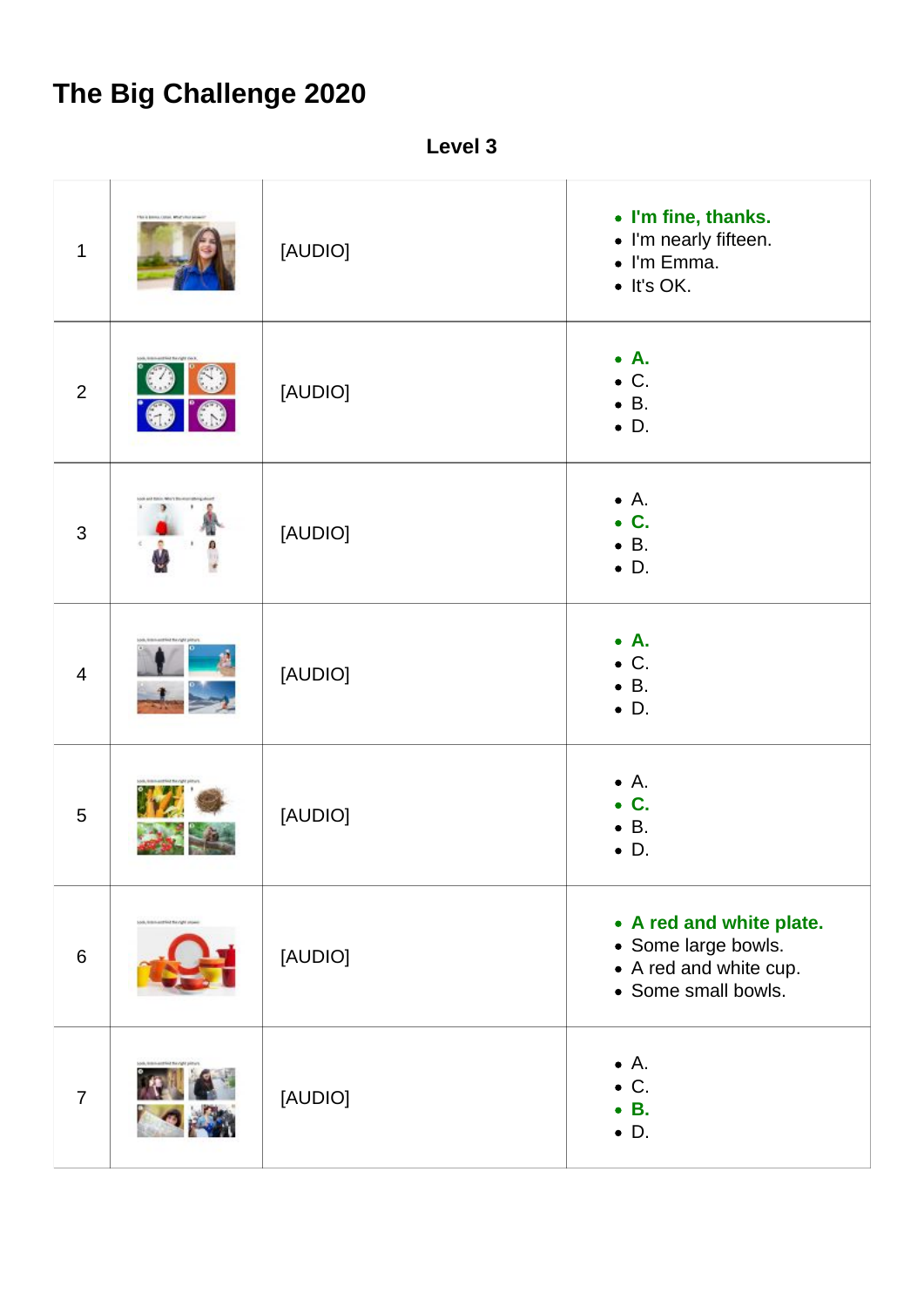| 8  | solid at this family his cash below. When to being? | [AUDIO] | • The boy in blue at the<br>bottom in the middle.<br>• The girl in red at the<br>bottom on the left.<br>• The two children at the<br>bottom on the left.<br>• The boy in green at the<br>bottom on the left. |
|----|-----------------------------------------------------|---------|--------------------------------------------------------------------------------------------------------------------------------------------------------------------------------------------------------------|
| 9  |                                                     | [AUDIO] | A.<br>$C$ .<br><b>B.</b><br>$\bullet$ D.                                                                                                                                                                     |
| 10 |                                                     | [AUDIO] | • What are you waiting for?<br>• What's the matter?<br>• Why are you so pleased?<br>• Are you having fun?                                                                                                    |
| 11 |                                                     | [AUDIO] | • E30.79<br>• E37.03<br>• E30.17<br>• £13.79                                                                                                                                                                 |
| 12 | their painters position considered by spinster      | [AUDIO] | • Maths<br>$\bullet$ French<br>History<br>$\bullet$<br><b>English</b><br>$\bullet$                                                                                                                           |
| 13 |                                                     | [AUDIO] | • There's nothing wrong.<br>Nothing can help you.<br>$\bullet$<br>Don't worry.<br>$\bullet$<br>• You're very ill indeed.                                                                                     |
| 14 |                                                     | [AUDIO] | • You're welcome.<br>Don't enjoy it.<br>$\bullet$<br>• That was nice of you.<br>• Well done.                                                                                                                 |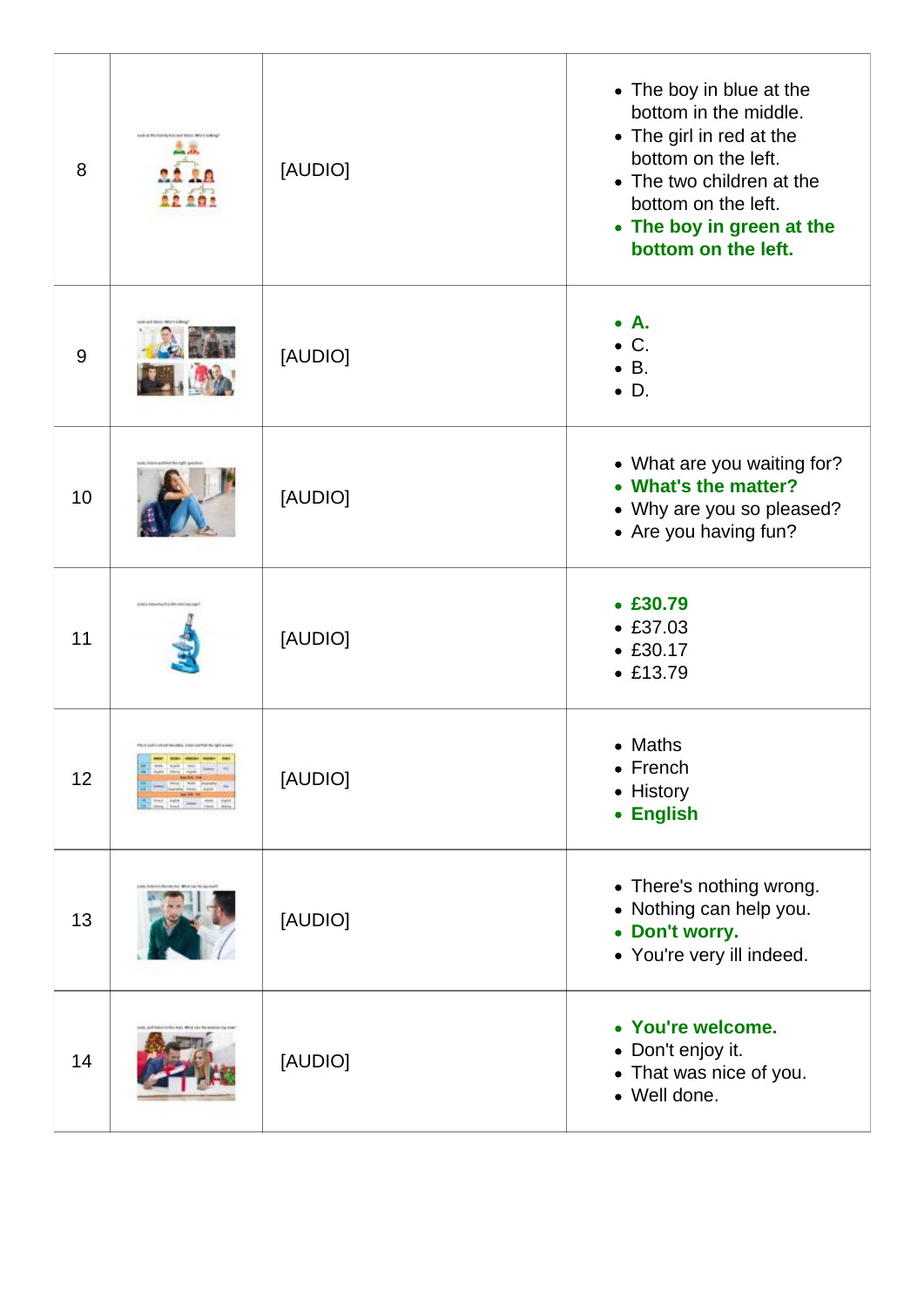| 15 | [AUDIO] | • Put it off, then.<br>• Get off it, then.<br>• Take it off, then.<br>• Make it up, then.                                                                                                        |
|----|---------|--------------------------------------------------------------------------------------------------------------------------------------------------------------------------------------------------|
| 16 | [AUDIO] | • Two people are sitting<br>near the bookcases.<br>• Lots of customers are<br>looking at books.<br>• A woman is talking to a<br>shop assistant.<br>• Some customers are<br>leaving the bookshop. |
| 17 | [AUDIO] | • Put your right hand on<br>your chest.<br>• Touch your toes with one<br>hand.<br>• Raise your left hand as<br>high as possible.<br>• Stand still with your legs<br>together.                    |
| 18 | [AUDIO] | Α.<br>Β.<br>$\bullet$ D.                                                                                                                                                                         |
| 19 | [AUDIO] | • Haven't you got the right<br>money?<br>• I'm afraid you don't have<br>enough.<br>I'm sorry, that's too much.<br>$\bullet$<br>• That's the wrong price.                                         |
| 20 | [AUDIO] | • Practising for a 100m<br>race.<br>• Arriving late for a lesson.<br>An orchestra rehearsal.<br>• A watch that isn't working.                                                                    |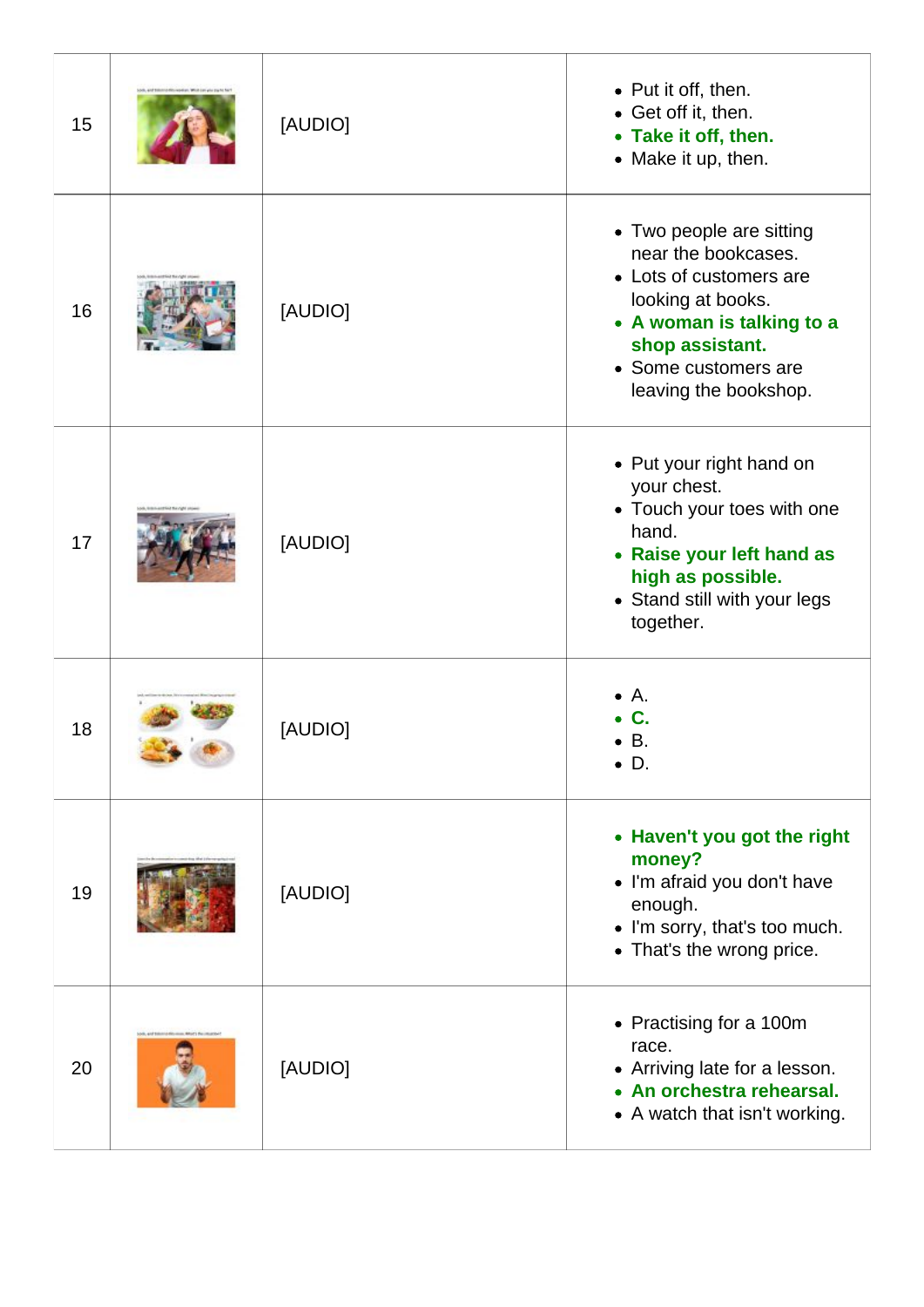| 21 |                                 | [AUDIO]                                                                           | A.<br>$\bullet$<br>$\bullet$ C.<br>$\bullet$ B.<br>D.<br>$\bullet$                                                                                                                                                      |
|----|---------------------------------|-----------------------------------------------------------------------------------|-------------------------------------------------------------------------------------------------------------------------------------------------------------------------------------------------------------------------|
| 22 | [AUDIO]                         | Listen. Where are they?                                                           | $\bullet$ In a taxi.<br>$\bullet$ In a cinema.<br>• At a railway station.<br>$\bullet$ In a restaurant.                                                                                                                 |
| 23 | [AUDIO]                         | Listen. What haven't they got?                                                    | $\bullet$ eggs<br>ham<br>cheese<br>• cheese and ham                                                                                                                                                                     |
| 24 |                                 | [AUDIO]                                                                           | • You won't notice it.<br>• You'll catch it easily.<br>• You can't miss it.<br>• It'll fall on you.                                                                                                                     |
| 25 | Eisten Missian this tolong dood | [AUDIO]                                                                           | • The flowers in the<br>woman's garden.<br>• A new pair of shoes.<br>• Some cakes that were<br>difficult to make.<br>• The woman's two children<br>who are ill.                                                         |
| 26 | [AUDIO]                         | Listen to a girl and her brother.<br>What has just happened?                      | • The girl has seen her<br>grandfather in the street.<br>• The girl has finished a<br>painting.<br>• They have bought a<br>present for their father.<br>• The boy has tried some<br>food that his sister has<br>cooked. |
| 27 | [AUDIO]                         | Listen. Lisa doesn't want to<br>answer the woman's question.<br>What can she say? | • It's none of your<br>business.<br>• Please don't interrupt me.<br>• Look after yourself.<br>• You mustn't be quiet.                                                                                                   |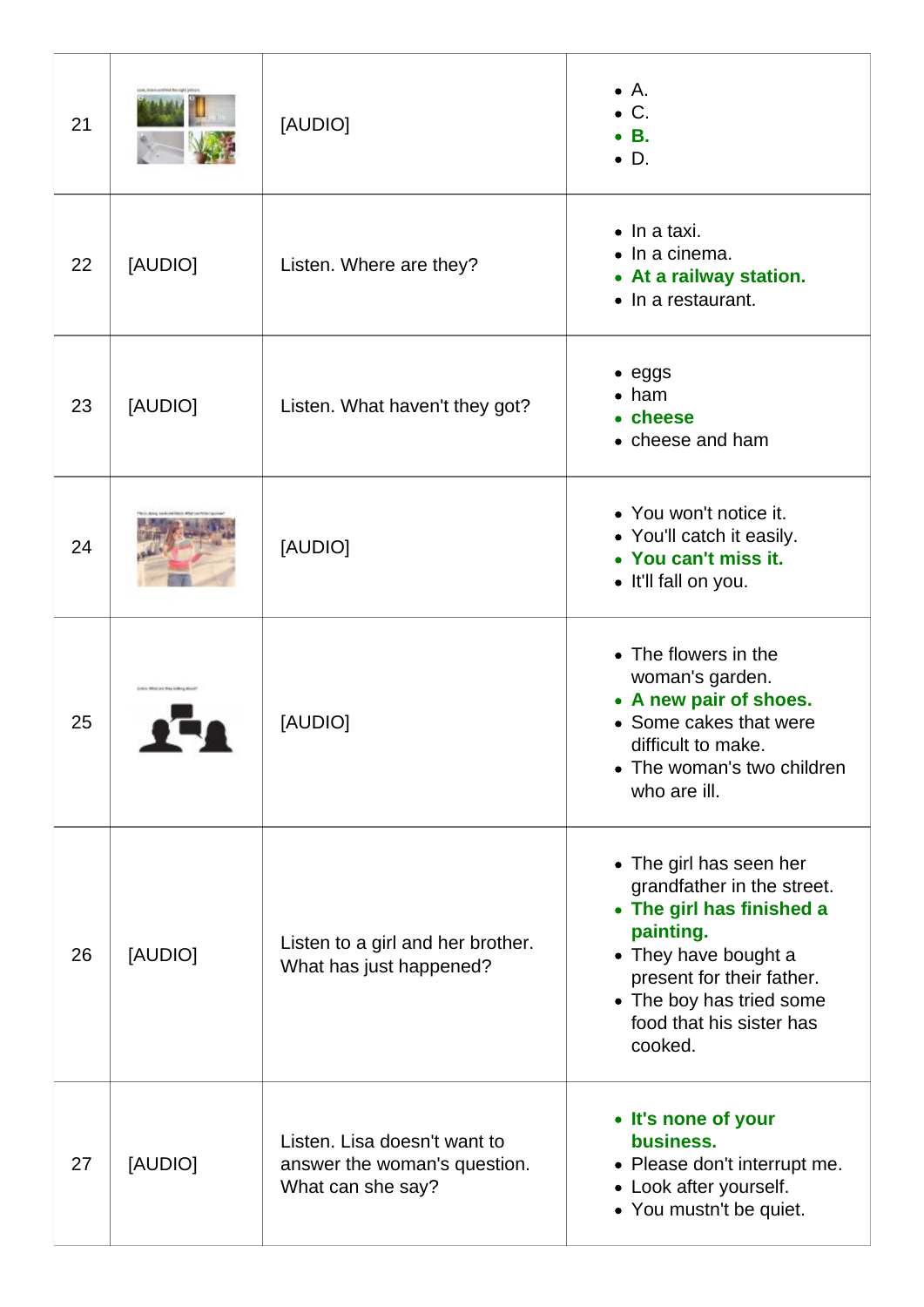| 28 | [AUDIO] | Listen and find the sentence<br>that isn't true.     | • Robbie can't wear his old<br>football shirt because it<br>doesn't fit him.<br>• Robbie's dad is going to<br>repair the washing<br>machine today.<br><b>Robbie's old football</b><br>$\bullet$<br>shirt is still dirty<br>because the washing<br>machine is broken.<br>• Robbie played football last<br>Saturday and is playing<br>again today. |
|----|---------|------------------------------------------------------|--------------------------------------------------------------------------------------------------------------------------------------------------------------------------------------------------------------------------------------------------------------------------------------------------------------------------------------------------|
| 29 | [AUDIO] | Listen. What's the word?                             | $\bullet$ ship<br>$\bullet$ cheap<br>$\bullet$ chip<br>$\bullet$ sheep                                                                                                                                                                                                                                                                           |
| 30 | [AUDIO] | Listen and find the word that<br>rhymes.             | $\bullet$ about<br>• allowed<br>• taught<br>$\bullet$ boat                                                                                                                                                                                                                                                                                       |
| 31 | [AUDIO] | Listen. What three words can<br>you hear?            | • market, size, steal<br>• marked, says, still<br>· marked, sides, steel<br>• market, sides, steal                                                                                                                                                                                                                                               |
| 32 |         | [AUDIO]                                              | • Boston<br>Miami<br>$\bullet$<br>Chicago<br>$\bullet$<br><b>San Francisco</b>                                                                                                                                                                                                                                                                   |
| 33 |         | [AUDIO]                                              | • 1865<br>1815<br>1775<br>• 1783                                                                                                                                                                                                                                                                                                                 |
| 34 |         | Please don't come in the<br>bathroom now! I  a bath. | $\bullet$ have<br>'m having<br>$\bullet$<br>$\bullet$ 've got<br>$\bullet$ take                                                                                                                                                                                                                                                                  |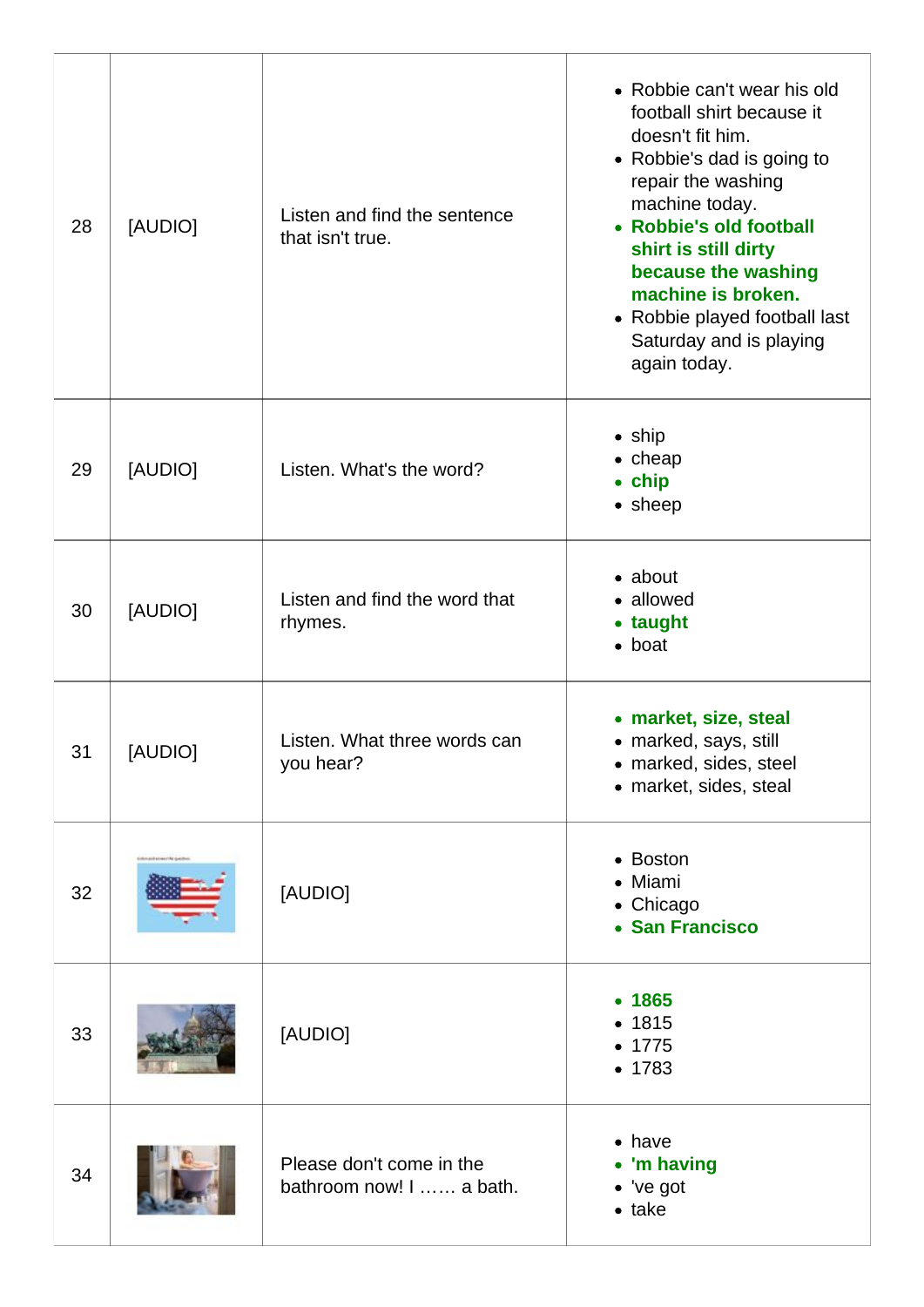| 35 | You  make any noise in this<br>library.                                            | • don't have to<br>can<br>• mustn't<br>• wouldn't like                                                                                                                                                            |
|----|------------------------------------------------------------------------------------|-------------------------------------------------------------------------------------------------------------------------------------------------------------------------------------------------------------------|
| 36 | Mr Barker  shopping very<br>often. He hates it!                                    | • doesn't go<br>• likes<br>• isn't doing the<br>• wants to go                                                                                                                                                     |
| 37 | We  in the car and drove to<br>the airport.                                        | • have put some petrol<br>put the luggage<br>$\bullet$<br>• are all getting<br>• must leave                                                                                                                       |
| 38 | Your boyfriend's very nice. How<br>long  him?                                      | • did you first meet<br>• are you going out with<br>• have you known<br>· do you see                                                                                                                              |
| 39 | I didn't recognise you at first,<br>George, because  so much<br>since I  you last. | • you've grown  saw<br>• you changed  went to<br>see<br>• I didn't see you  met<br>• I've forgotten  have<br>seen                                                                                                 |
| 40 | What do you know about Ryan?                                                       | • He didn't want a robot for<br>his birthday.<br>• He bought a robot for his<br>grandparents.<br>He got a great birthday<br>present from his<br>grandparents.<br>• He's going to get a robot<br>for his birthday. |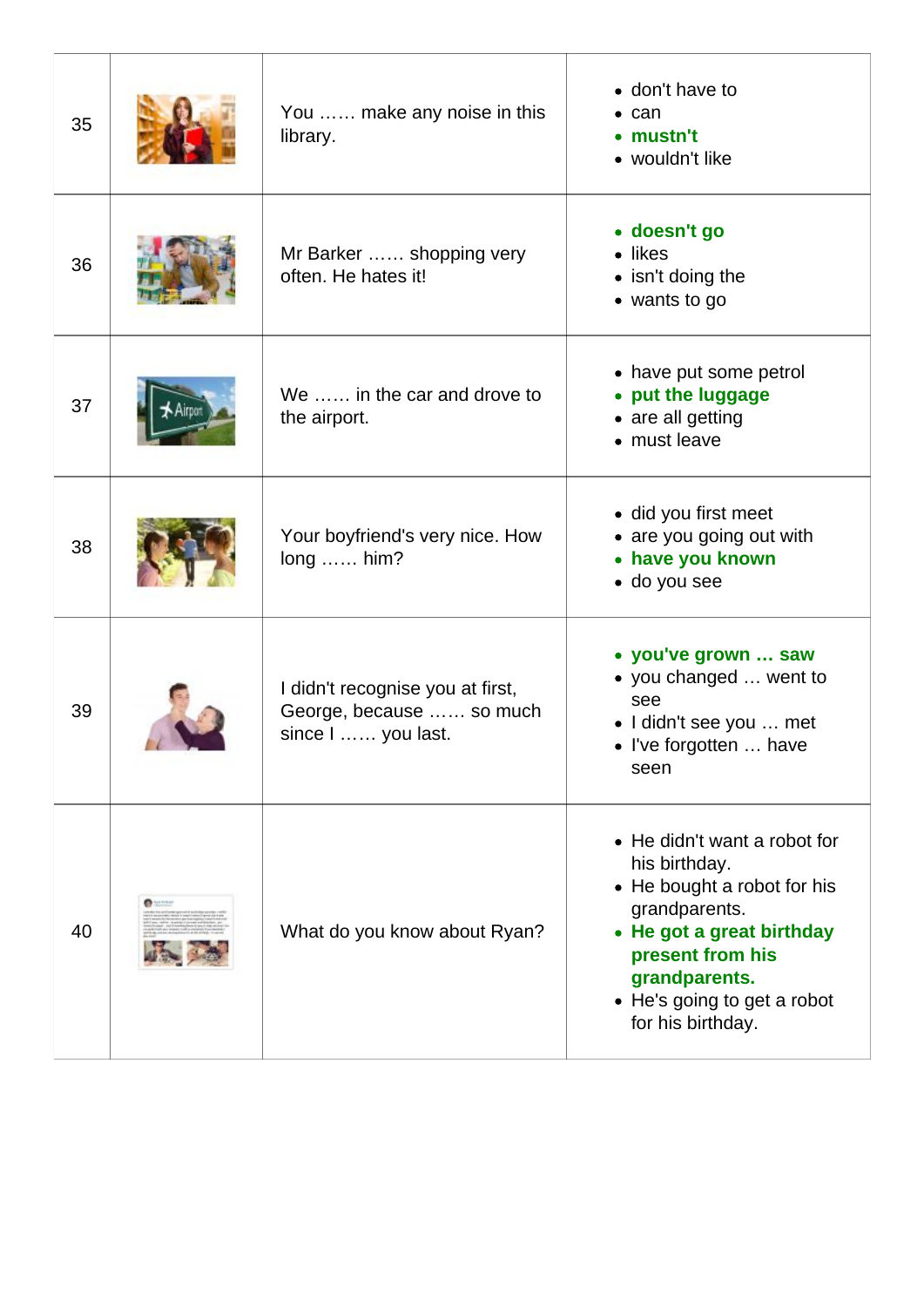| 41 |                          | What can you say about Ryan<br>and the M54 robot? | • He put the pieces together<br>without any help.<br>• It took a long time to put<br>the pieces together.<br>• It wasn't difficult to put<br>the pieces together.<br>• Ryan's father put the<br>pieces together.                                                                  |
|----|--------------------------|---------------------------------------------------|-----------------------------------------------------------------------------------------------------------------------------------------------------------------------------------------------------------------------------------------------------------------------------------|
| 42 |                          | We know that the M54                              | • is both easy to assemble<br>and to operate<br>• always moves extremely<br>fast<br>• goes backwards and<br>forwards but can't turn left<br>or right<br>• can leave the ground                                                                                                    |
| 43 |                          | Find sentence that isn't true.                    | • The M54 can sense when<br>there is an obstacle in its<br>way.<br>• Playing music is not one<br>of the M54's basic<br>functions.<br>• With a special app, you<br>can control the M54 with<br>your smartphone.<br>• In order to operate the<br>M54, a smartphone is<br>essential. |
| 44 | Local cheese wins prize! | Cheesemakers come to the<br>cheese festival       | • to show their cheeses<br>and try to win a prize<br>• to make new cheeses<br>• only to sell their cheeses<br>• to look for new cheeses                                                                                                                                           |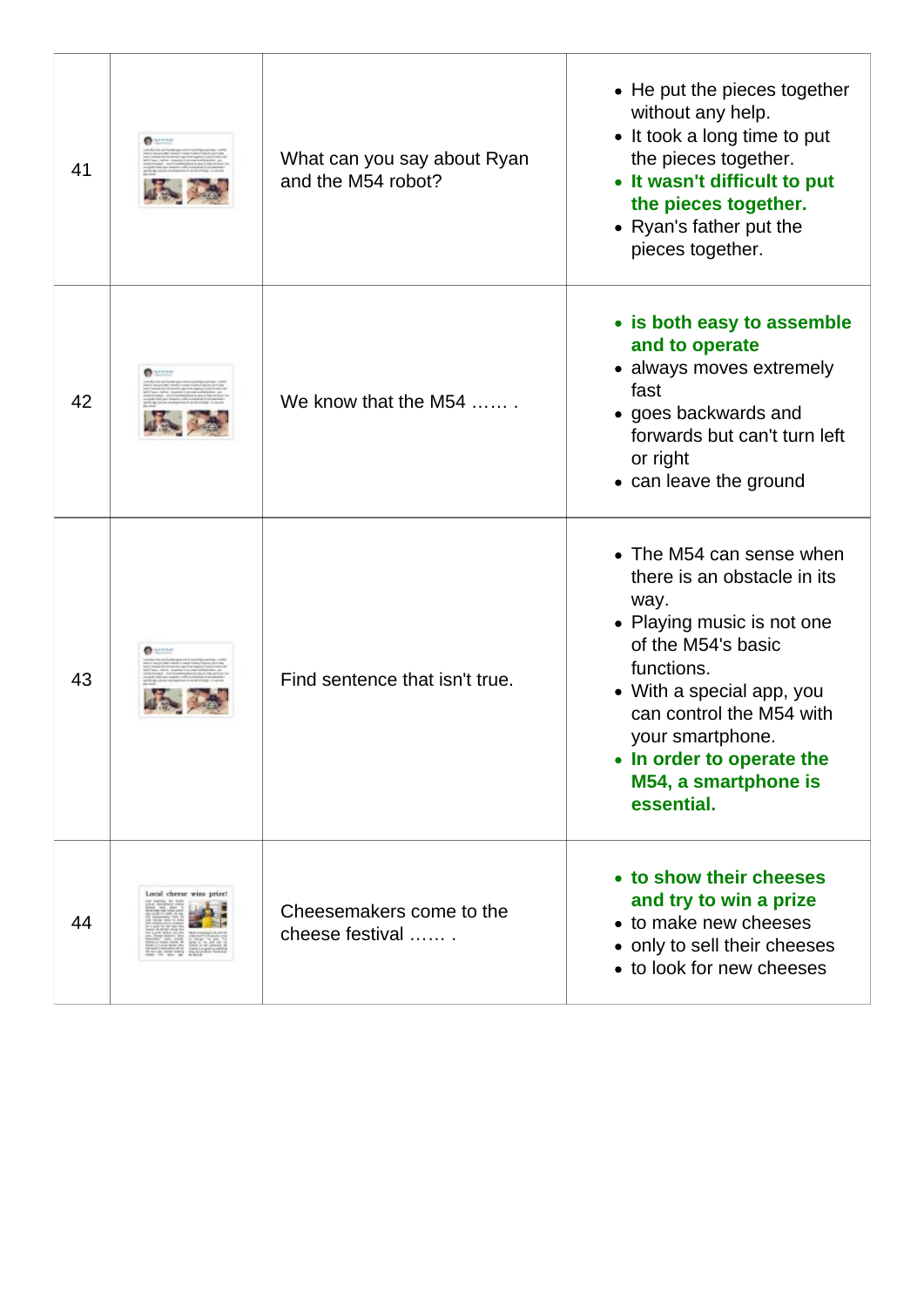| 45 | Local cheese wins prize! | What can you say about the<br>cheese festival?                | • It takes place every four<br>years.<br>• A hundred British<br>cheesemakers were there<br>last Saturday.<br>• The last festival took<br>place in the street.<br>• It was impossible to walk<br>along the High Street on<br>Saturday.                                               |
|----|--------------------------|---------------------------------------------------------------|-------------------------------------------------------------------------------------------------------------------------------------------------------------------------------------------------------------------------------------------------------------------------------------|
| 46 | Local cheese wins prize! | What do you know for certain<br>about Saturday's competition? | • No British cheesemaker<br>won a prize.<br>• The best new cheese<br>came from Britain.<br>• The winner was a blue<br>cheese from Europe.<br>• A new cheese from Italy<br>won first prize.                                                                                          |
| 47 | Local cheese wins prize! | Mr Ryland                                                     | • was born in Devonshire<br>but doesn't live there now<br>• has made cheese since<br>he came to Devonshire a<br>few years ago<br>• lived in Devonshire even<br>before he became a<br>cheesemaker<br>• wasn't the first British<br>cheesemaker to win the<br>competition             |
| 48 | Local cheese wins prize! | Find the sentence that isn't true.                            | • Westbridge is a town in<br>the county of Devonshire.<br>• Mr Ryland is going to<br>spend his prize money<br>on a beach holiday.<br>• Mr Ryland thinks<br>Europeans will want to<br>buy his cheese.<br>• The cheese competition<br>didn't show that British<br>cheese is the best. |